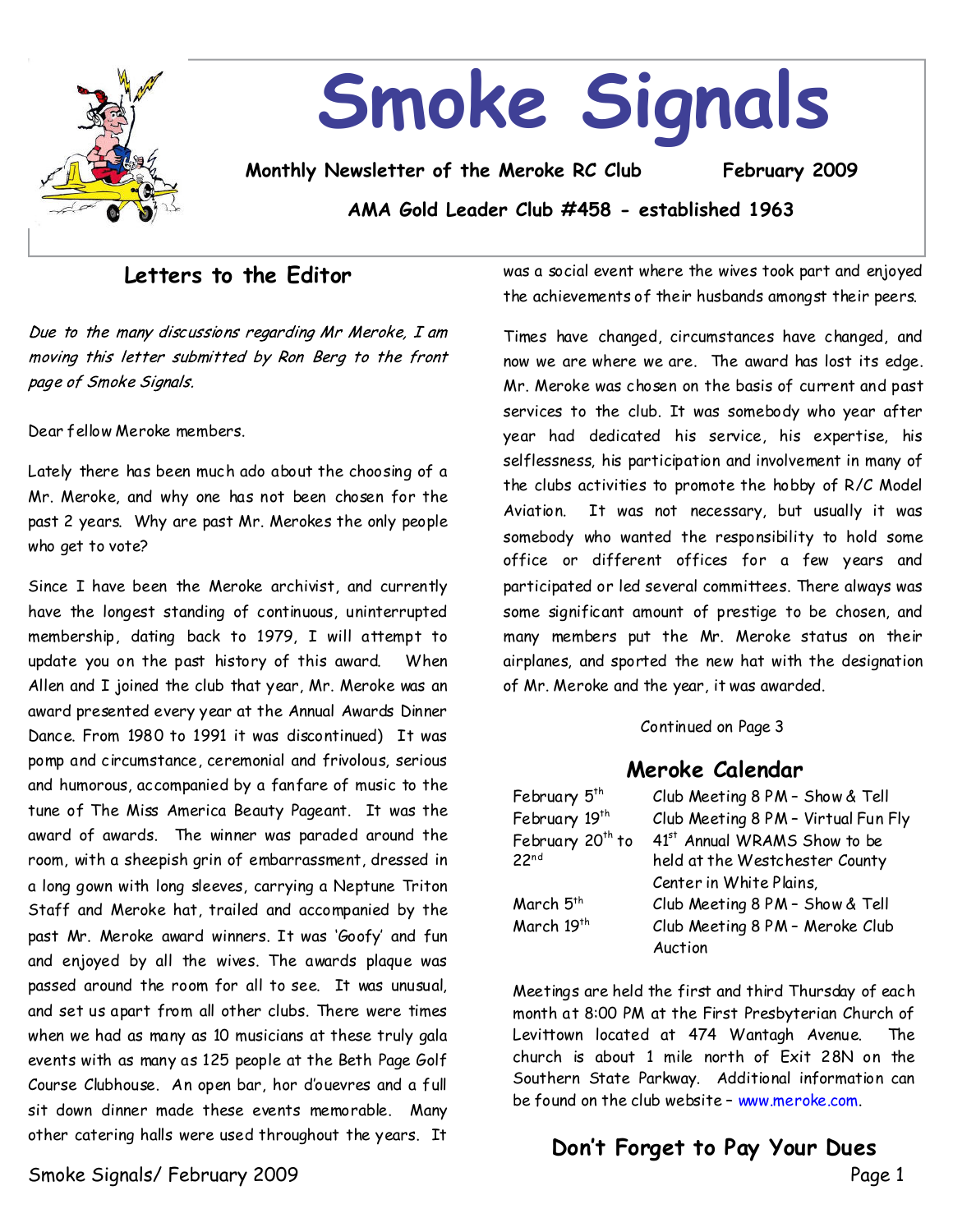# **Club Officers & Volunteers**

### **From the President**

President Tony Pollio 516-794-9637 **Vice President** Lou Pinto 516-785-6890 **Treasurer** Herb Henery 631-665-6274 **Recording Secretary** Ron Berg 516-781-3911 **Corresponding Secretary** Curtis Underdue 917-213-4459 **Board of Directors** Dave Bell 516-633-0034 Ed Wiemann 516-735-0733 Nelson Ramos 631-420-2889 Ted Evangelatos 516-997-0451 **Chief Field Controller** Bob Reynolds 516-775-4377 **Asst Chief Field Controllers** Tony Pollio 516-794-9637 Ed Wiemann 516-735-0733 **Field Safety Of ficer** Doug Frie 516-481-4089 **Smoke Signals Editor** Russell Rhine 516-484-0368 **Membership** Frank Lasala **Programs** Jaclyn Tavolario Phil Friedensohn-Advisor **Education** Charlie Lando **Friends of Cedar Creek** George Carley Ed Wiemann **Building Program**  Charlie Lando Ernie Schack **Archivists** Ron Berg **Webmaster** Ted Evangelatos **Social (Coffee)** Irv Kreutel Al Hammer **Raffles** Curtis Underdue **Show and Tell** Fd Wiemann **Video Librarian** Bob Cook **Audio/Visual**  Tom Cott **Come Fly With Me** Mark Klein Dave Bell **Open Fly-In** Ernie Schack Dave Bell **TAG Program** Charlie Lando **Monthly Fun Fly** Chris Mantzaris Gene Kolakowski **One Fly** Ted Evangelatos Jaclyn Tavolario **Dinner** Jaclyn Tavolario **Picnic** Chris Mantzaris Al Weiner **Contest Directors** Allen Berg Tony Pollio Ernie Schack Tom Scotto **Flight Instructors** Allen Berg Ted Evangelatos Ken Mandel Tim Murphy Tony Pollio Mike Hagens\* Bob Reynolds Bill Streb **\*Flight Instruction** Al Weiner **Coordinator** Mike Hagens 516-546-6773

rctony@optonline.net meroke36@aol.com hahenery@aol.com rberg20@excite.com curtisu@msn.com dave.bell0323@verizon.net eww46@man.com nel98rc@optonline.net tevangelatos@yahoo.com mrbrew@optonline.net rctony@optonline.net eww46@man.com dfrie@optonline.net rrhine@optonline.net Douglas Frie Dan Gramenga Mark Klein Gene Kolakowski

This month I would like to comment on suggestions submitted by members for the Club to undertake new or revised programs.

All suggestions are welcome but a few important items must be provided before the Club members can discuss and decide if they wish to undertake a new or revised program.

The first, and most important, item is the names of the members who will be volunteering to coordinate, supervise, and execute the program, including handling all required paperwork. Second, is a brief outline of how the program will be organized and executed. Third, is an approximate cost of the program. And finally, a list of Club members expected to participate in the program.

Once this basic vital information is provided, it can be reviewed by the Board and presented to the Club members for discussion and a finaldetermination.

At the second meeting in March  $(19<sup>th</sup>)$ , we will have the almost Annual Meroke Auction. If you have anything that you want to have auctioned off - please bring it to the

meeting. You can set a minimum bid for any of your items. As in the past, Mark Klein will once again honor us with his always exciting presence as our auctioneer. If you have any questions, contact either Mark or our Programs Director–Jaclyn.



**Important! - You need to renew your permit for 2009 or you will not be able to fly or enter the impound and pit areas**

Smoke Signals/ February 2009 Page 2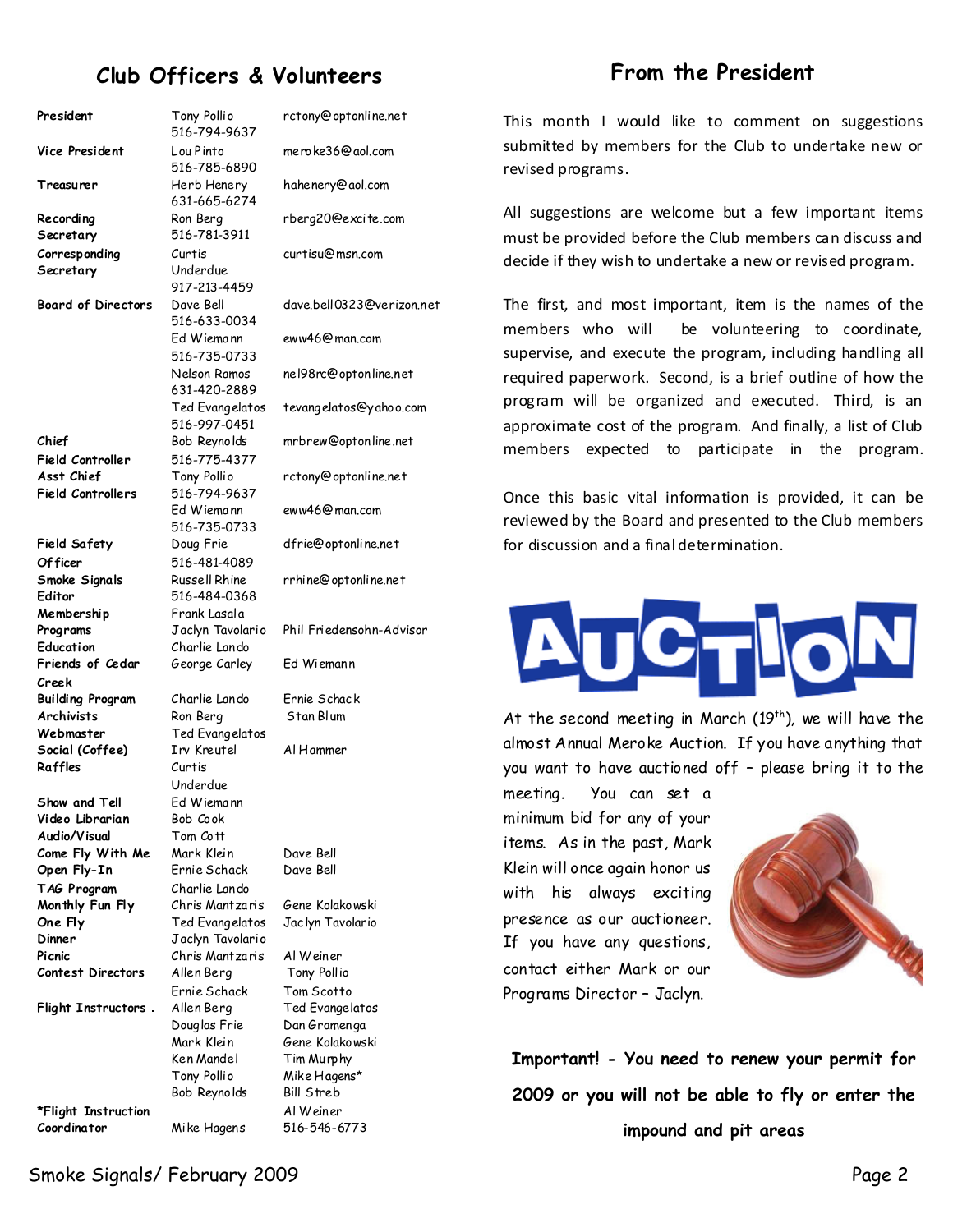#### Continued from Page 1

I always believed that only past Mr. Merokes could choose a new Mr. Meroke, because they had the experience, and knowledge to know 'what it takes'and how they earned this title. This award has never been given to the same person more than once. It is indeed an award of acknowledgment of meritorious service by those who have already served. A meeting is held by past Mr. Merokes every year to select a new candidate. It is an open vote and if a past Mr. Meroke is absent he can submit his written proxy to a fellow Mr. Meroke. A unanimous vote or consensus was necessary and any dissenting vote was considered as if abstained. In the past, I cannot remember more than 1 dissenting vote in any election. For the past 2 years no award was given because nobody stood 'head and shoulders' above everybody else and the past Mr. Merokes had difficulty in unanimously choosing a candidate.

President Kennedy said it best when he said "Ask not what the country can do for you, ask what you can do for your country"? The Mr. Meroke candidate should say "Ask not what the Merokes can do for me, But what can I do for the Merokes? That is a good start.

From my recollection and some research into the archives, these are most or all of the Mr. Merokes during my term of membership.They are not in chronological order. My earliest recollection from 1979, when Allen and I joined was Richie Hirshman. There was a period of about 12 years that the Mr. Meroke Award was discontinued. Allen and I asked that it be reinstated in 1991, and was approved by the Board of Directors.The change of wardrobe included Priscilla's graduation gown adorned with red and gold trimmings, and a new hat and staff designed by me. It has been changed again since then. Subsequent Mr. Meroke awards were given to; Tony Pollio, Jack Hammer, Ernie Schack, Ron Berg, Bob Maran, Joe DiPrima, John DeSena, Nelson Ramos, Tom Scotto, Fred Abeles, Gene Kolakowski, Ray Chiroux, Terry O'Grady, Bob Reynolds and Mark Klein.

Respectfully submitted by Ron Berg

### **New Dremel Kits**

### **Dremel EZ Lock Cutting Kit:**

The EZ Lock Cutting Kit is an 11-piece set, which features three different cutting wheels, along with the

EZ402 EZ Lock Mandrel. The kit contains four EZ456 Metal Cut-off Wheels that last twice as long compared to the previous No. 426



Reinforced Cut-off Wheel. Also included are three EZ409 Thin Cut Wheels and three EZ476 Plastic Cutting Wh eels. The cutting task-oriented accessory kit is packaged in a reusable storage box that snaps into designated areas on select Dremel storage cases and can be are easily removed to travel wherever users are working on projects. The EZ Lock Cutting Kit (model EZ688-01) is availableat most hardware stores and home improvement centers nationwide for a suggested retail price of \$19.99.

#### **Dremel 75-Piece Accessory Kit:**

The 75-Piece Accessory Kit features 75 assorted accessories in an embossed accessory storage tin. Included in the tin is an assortment of cutting, cleaning, polishing,

grinding, sharpening, sanding, carving and engraving accessories - to



help with any project that might pop up around the house. The kit also includes a storage box with snap-tight lid to organize the accessories. The 75-Piece Accessory Kit (model 707-01) is available now at suggested retail price of \$14.99.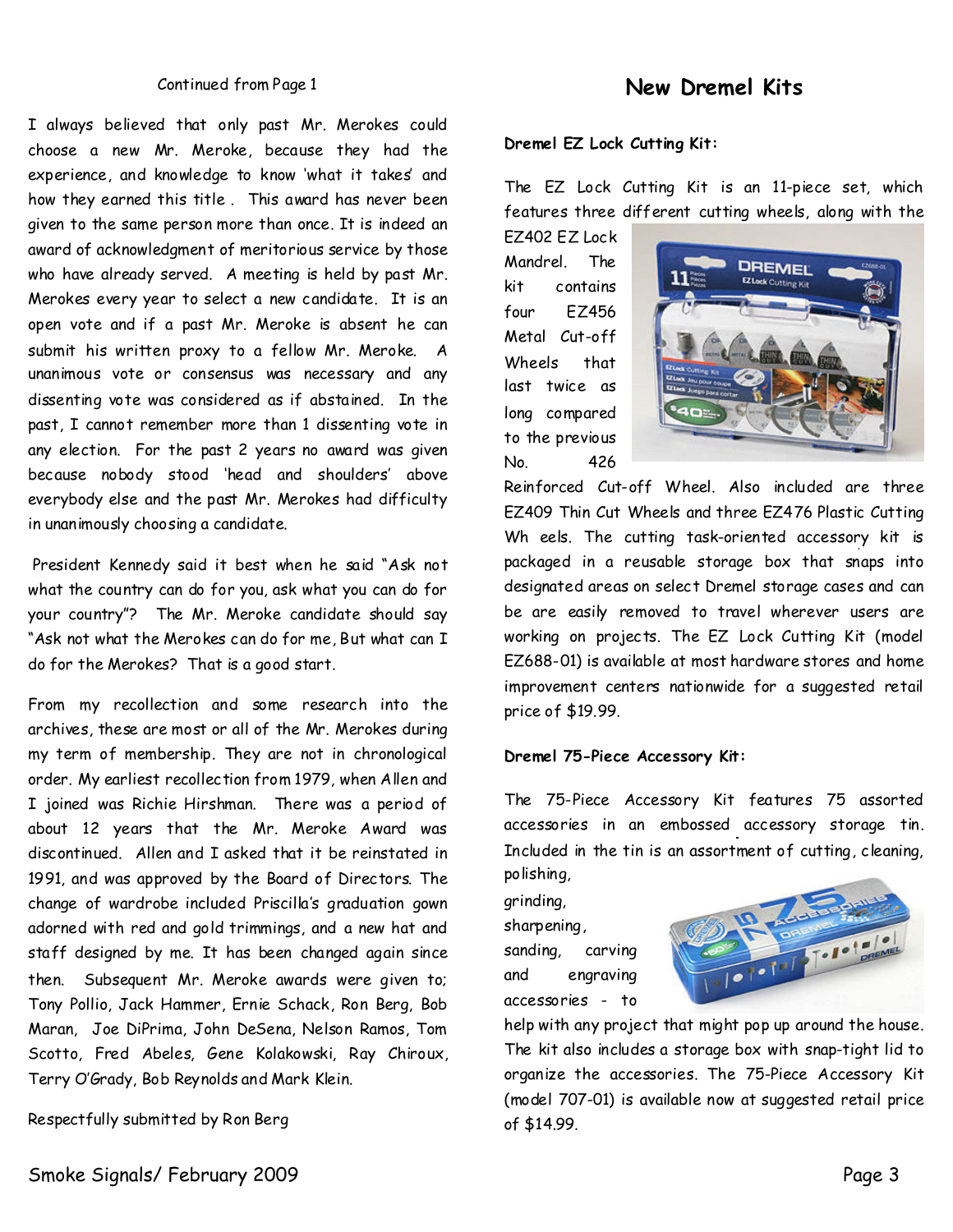### **A Whole Bunch of Useful Hints**

#### **Fresh Clean Air**

If you fly off dirt or grass, you can keep your engine clean by using a filter over the carburetor intake. A

simple filter can be made by cutting a small, round piece of pantyhose a little larger than the carburetor opening. Hold it in place with a rubber O-ring of the correct size



pressed down on the outside of the carburetor barrel. The best part is that there is no noticeable power loss.

#### **Hot Holes**

Here's a simple way to make holes through balsa in tight

spots. Just bend the tipof a soldering gun to 90 degrees, and burn the holes you want in the balsa. Having water and/or a wet rag on hand is highly recommended.



#### **Cowl Repair**

To repair cracks, splits, or crash damage to a cowl, tape the cowl back together using a low-tack masking tape on the outside of the cowl. Then cut fine fiberglass cloth into strips just large enough to cover the cracks or splits.



Place this cloth over the damage on the inside of the cowl, and cover the entire piece with canopy glue. After a few hours, it will dry to a very strong transparent mend. Remove the tape, and

repaint the cowl if necessary.

### **Revive Old Water Decals**

Old waterslide decals become hard and brittle and will most likely break apart if you try to apply them. To revive them, spray them with a clear gloss or satinwater based polyurethane, and let them dry before you cut them out.

Then cut them out, soak them in water and apply them to your plane. The extra layer



of clear finish holds them together and helps to prevent them from tearing or crumbling. Of course, you'll still want to handle them gently!

#### **Simple Airplane Balancer**

This works great for planes of any size. Cut two pieces of triangular balsa stock, each about 1 inch long. With masking tape, attach them to the bottom of the wing at the CG point. Now lift the plane with your fingers to check the CG and balance the plane. If the plane is too



large for your fingers, try placing two gallon-size fuel containers under the triangular balsa stock.

Smoke Signals/ February 2009 Page 4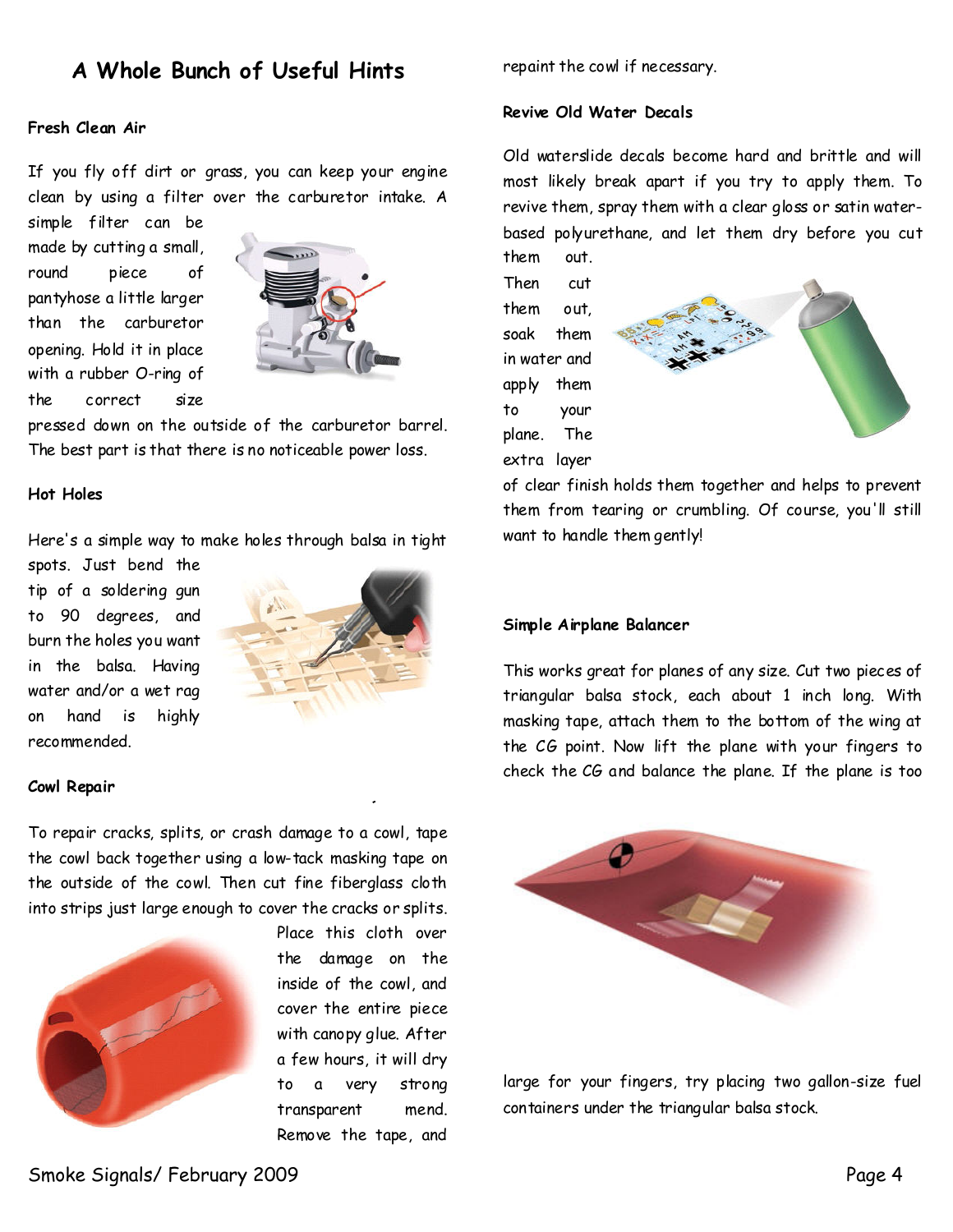# **Vapor RTF**

For winter months and rainy days, this little electric flyer for a price of a little over \$100 is fantastic.



Remarkable DSM2 radio technology makes the ready-to-fly Vapor a plane just about anyone can pilot with confidence. As ParkZone's slowest and lightest fixed wing aircraft,

it can be flown almost anywhere – a living room, a basement, even a conference room at work. Incredibly compact and loaded with all of RC's best innovations, the Vapor offers a one-of-a-kind indoor experience, while the DSM2 radio eliminates any risk of interference and allowsyou to fly multiple planes at the same time. No matter what your skill level is (even if you have never flown RC before), it will be an entertaining and easy-to fly option during those times when you can't make it out to a park or flying field.

Smoke Signals/ February 2009 Page 5

### **Key Features**

- Can be flown almost anywhere-a living room, a basement, even a garage
- ß Spektrum DSM2 radio technology eliminates interference so you can fly multiple planes at the same time
- ß Ready-to-fly right from the box—everything you need is included inside, even the batteries
- ß Single-cell Li-Po charger safely and conveniently charges the battery in approximately 20 minutes
- ß Great-looking without any gluing or painting required
- ß Throttle, rudder and elevator provide true 3-channel flight and maneuverability
- Fully proportional, super lightweight servo motors with feedback potentiometers give you precise control
- ß Fuselage and tail/wing framework made of lightweight carbon; wing and tail surfaces covered in lightweight and durable PET film
- ß Also available in a Bind-N-Fly® version (PKZ3380)

# **Indoor Flying**



Charlie Lando has informed us that we will be able to fly indoor planes and helicopters prior to each meeting. The chairs will be stacked before 7 PM on meeting nights. Members will be able to bring their small indoor planes and helicopters and hone their flying skills. Remember that this not the gymnasium and there is definitely an "altitude" restriction. Just prior to the meeting start, we will have to set up the chairs.